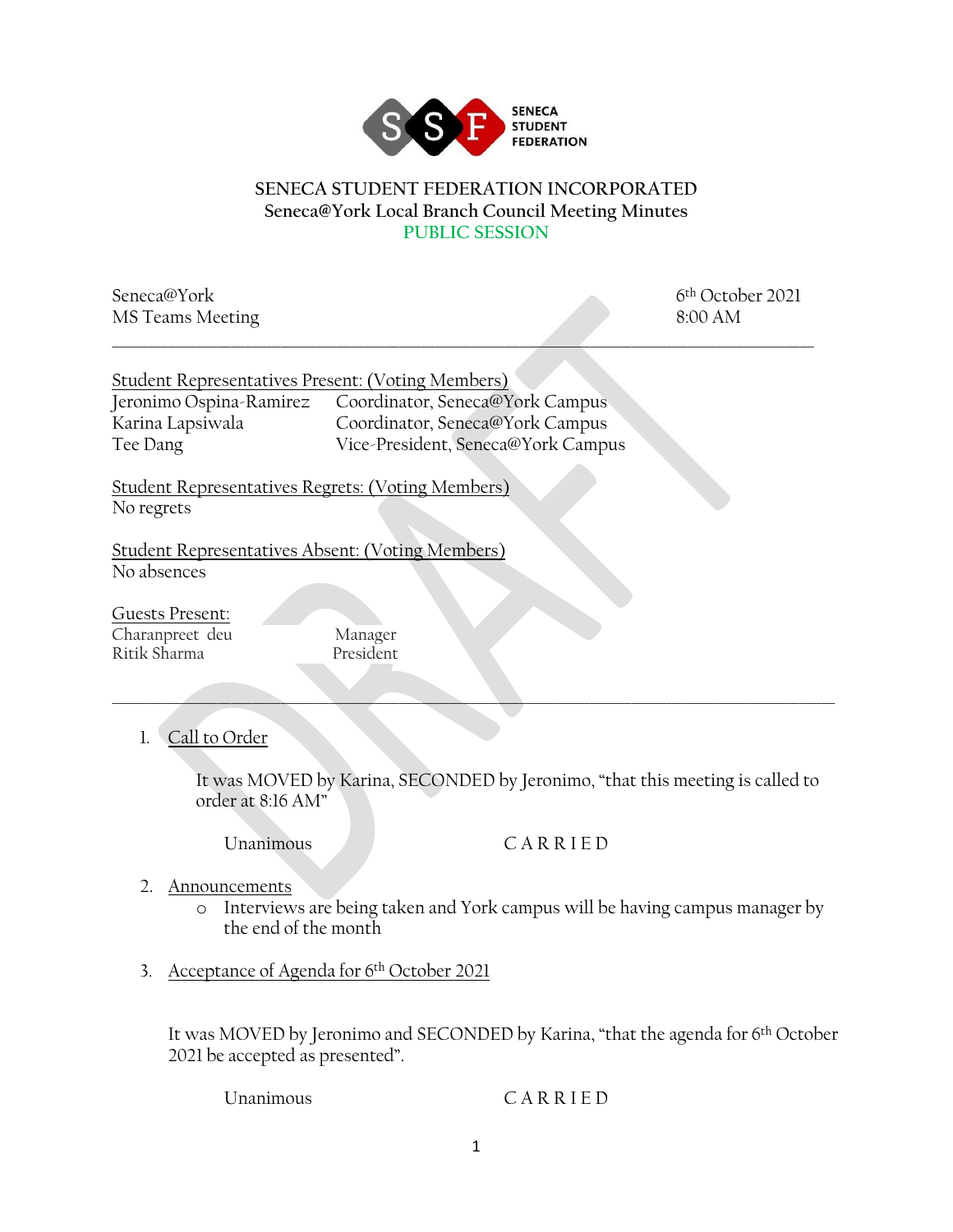4. Conflicts of Interest No conflicts declared

## 5. Acceptance of Local Branch Meeting Minutes

It was MOVED by Karina, and SECONDED by Tee, "that the Seneca@York Campus Local Branch Council Public Session meeting minutes for 14 september and 20 August 2021, be accepted as presented".

Unanimous C A R R I E D

## 6. Agenda Items

- a) Committee Updates
	- Karina:
		- o There will be 3 meetings for the Sexual Assault and Sexual Violence Committee. One in September, one in January, one in April. Karina attended 1 meeting of sextual assault committee where they discussed about how they handles this type of issues and the number of cases occurred.
		- o Class Representatives Committee: council members are doing research and exploring strategies to select the possible candidates. A informal job description was created by each committee members and will be discussed in next meeting.
		- Karina has provided her availability for the Travel Subsidy Committee but hasn't heard back from the Chair regarding upcoming meetings.
	- Jeronimo:
		- o In an internal email sent on behalf of the SSF President it was determined that Jeronimo would be sitting in the Education Technology Advisory Committee, but he hasn't received any information on upcoming meetings.
		- o Foodbank Committee: No meeting is conducted since Oshin left
		- o Clubs Committee: Jeronimo contacted all the clubs assigned to the Seneca@York Campus representative to supervise. Some executives have already replied with several inquiries. The executives of clubs who have not replied after 3 attempts then an election was conducted for those clubs.